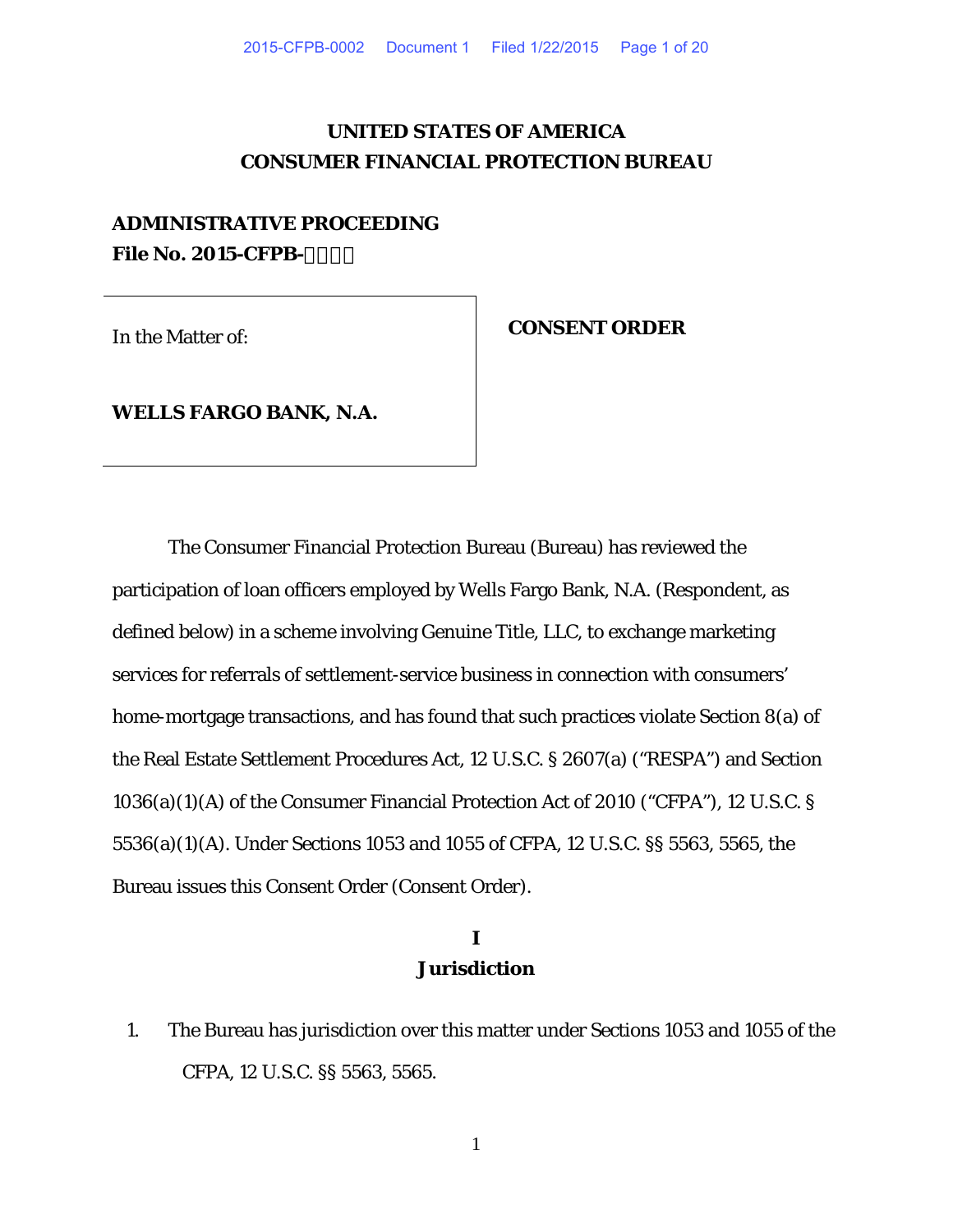# **II Stipulation**

2. Respondent has executed a "Stipulation and Consent to the Issuance of a Consent Order," dated January 22, 2015 (Stipulation), which is incorporated by reference and is accepted by the Bureau. By this Stipulation, Respondent has consented to the issuance of this Consent Order by the Bureau under Sections 1053 and 1055 of the CFPA, 12 U.S.C. §§ 5563 and 5565, without admitting or denying any of the findings of fact or conclusions of law, except that Respondent admits the facts necessary to establish the Bureau's jurisdiction over Respondent and the subject matter of this action.

# **III Definitions**

- 3. The following definitions apply to this Consent Order:
	- a. "Complaint" means the complaint against Respondent and other defendants filed by the Bureau in the United States District Court for the District of Maryland on January 22, 2015 and attached to this Consent Order as Exhibit A.
	- b. "Respondent" means Wells Fargo Bank, N.A. and its successors and assigns.
	- c. "Effective Date" means the date on which this Order is issued.

# **IV Bureau Findings and Conclusions**

4. The Bureau finds the facts to be as alleged in the Complaint, and concludes that Respondent committed the violations of law alleged in the Complaint.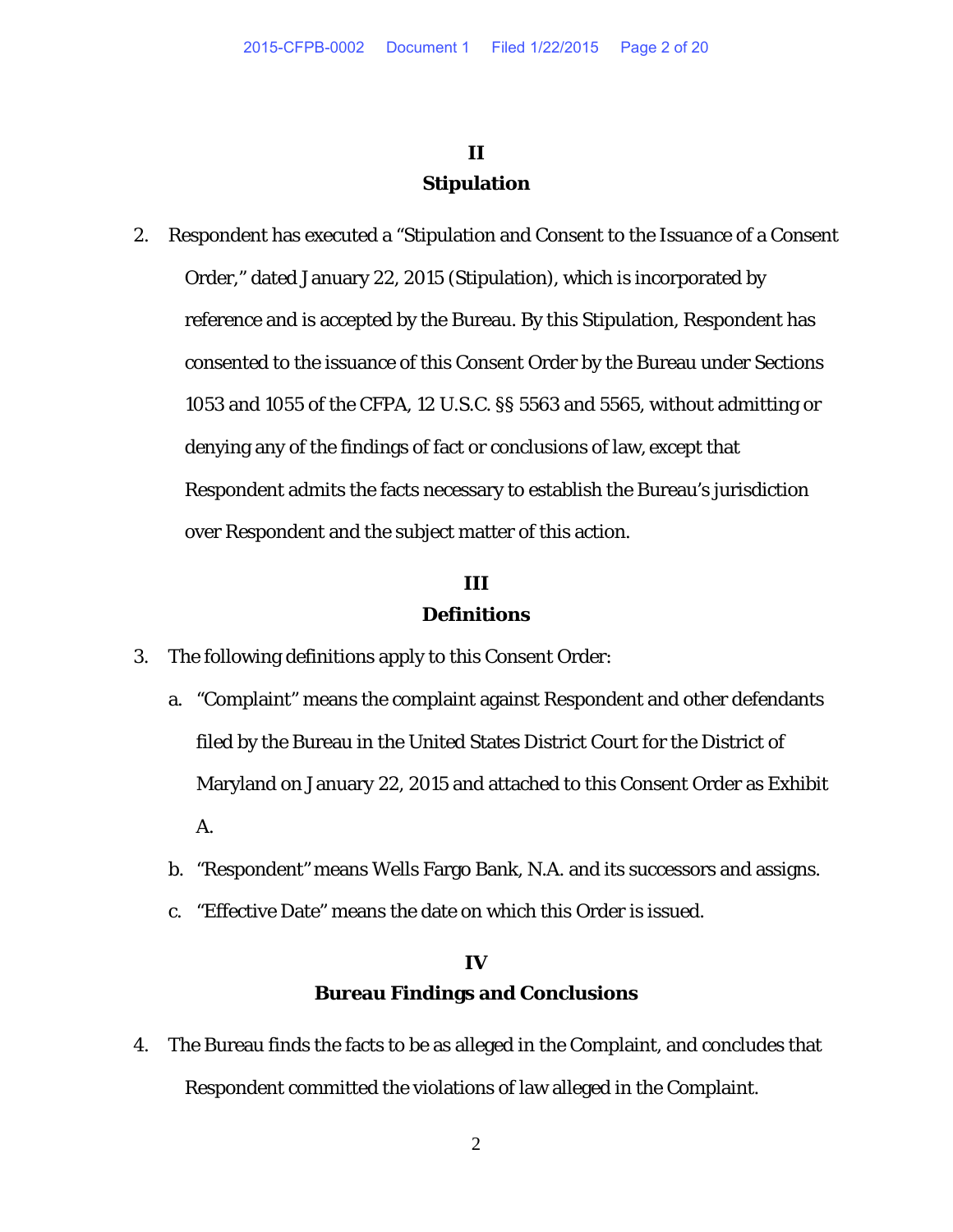#### **ORDER**

# **V**

### **Conduct Provisions**

**IT IS ORDERED** under Sections 1053 and 1055 of the CFPA, that:

5. Respondent shall not give and Respondent shall not accept any fee, kickback, or thing of value pursuant to any agreement or understanding, oral or otherwise, that business incident to or a part of a real estate settlement service involving a federally related mortgage loan shall be referred to any person.

# **VI Order Distribution and Acknowledgment**

#### **IT IS FURTHER ORDERED** that,

- 6. Within 30 days of the Effective Date, Respondent must deliver a copy of this Order to each of Respondent's board members and executive officers, as well as to all management personnel within its retail sales mortgage origination business down to the level of Home Mortgage Consultant.
- 7. For 5 years from the Effective Date, Respondent must deliver a copy of this Order to board members and executive officers, as well as to any future management personnel within its retail sales mortgage origination business down to the level of Home Mortgage Consultant.
- 8. Respondent must secure a signed and dated statement acknowledging receipt of a copy of this Order, ensuring that any electronic signatures comply with the requirements of the E-Sign Act, 15 U.S.C. § 7001 *et seq.*, within 30 days of delivery, from all persons receiving a copy of this Order under this Section.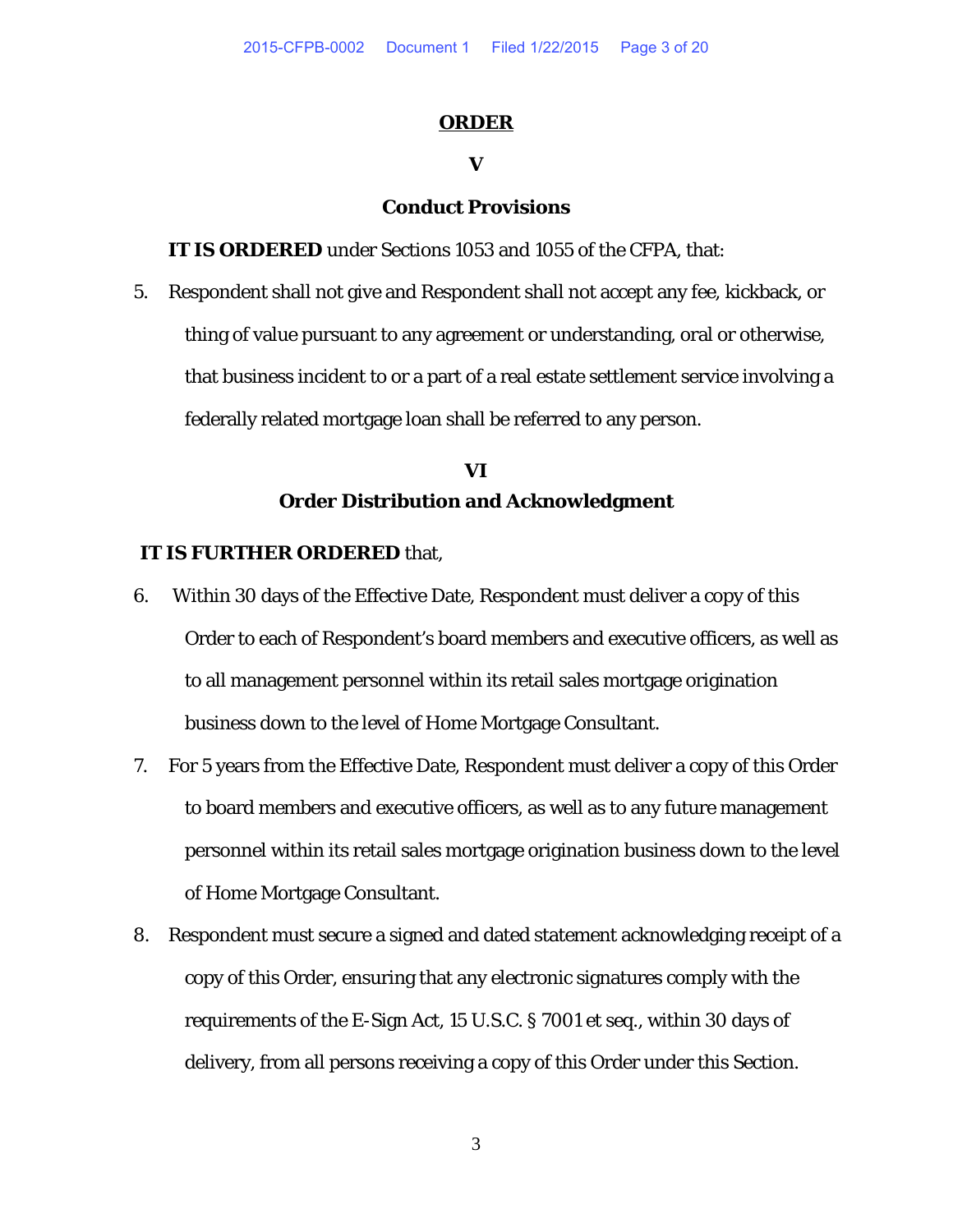#### **VII**

# **Administrative Provisions**

- 9. This Consent Order is intended to be, and will be construed as, a final Consent Order issued under Section 1053 of the CFPA, 12 U.S.C. § 5563, and expressly does not form, and may not be construed to form, a contract binding the Bureau or the United States.
- 10. This Consent Order will terminate 5 years from the Effective Date or 5 years from the most recent date that the Bureau initiates an action alleging any violation of this Consent Order by Respondent. If such action is dismissed or the relevant adjudicative body rules that Respondent did not violate any provision of this Consent Order, and the dismissal or ruling is either not appealed or upheld on appeal, then this Consent Order will terminate as though the action had never been filed. This Consent Order will remain effective and enforceable until such time, except to the extent that any provisions of this Consent Order have been amended, suspended, waived, or terminated in writing by the Bureau or its designated agent.
- 11. Calculation of time limitations will run from the Effective Date and be based on calendar days, unless otherwise noted.
- 12. The provisions of this Consent Order will be enforceable by the Bureau. For any violation of this Consent Order, the Bureau may impose the maximum amount of civil money penalties allowed under section 1055(c) of the CFPA, 12 U.S.C. § 5565(c). In connection with any attempt by the Bureau to enforce this Consent Order in federal district court, the Bureau may serve Respondent wherever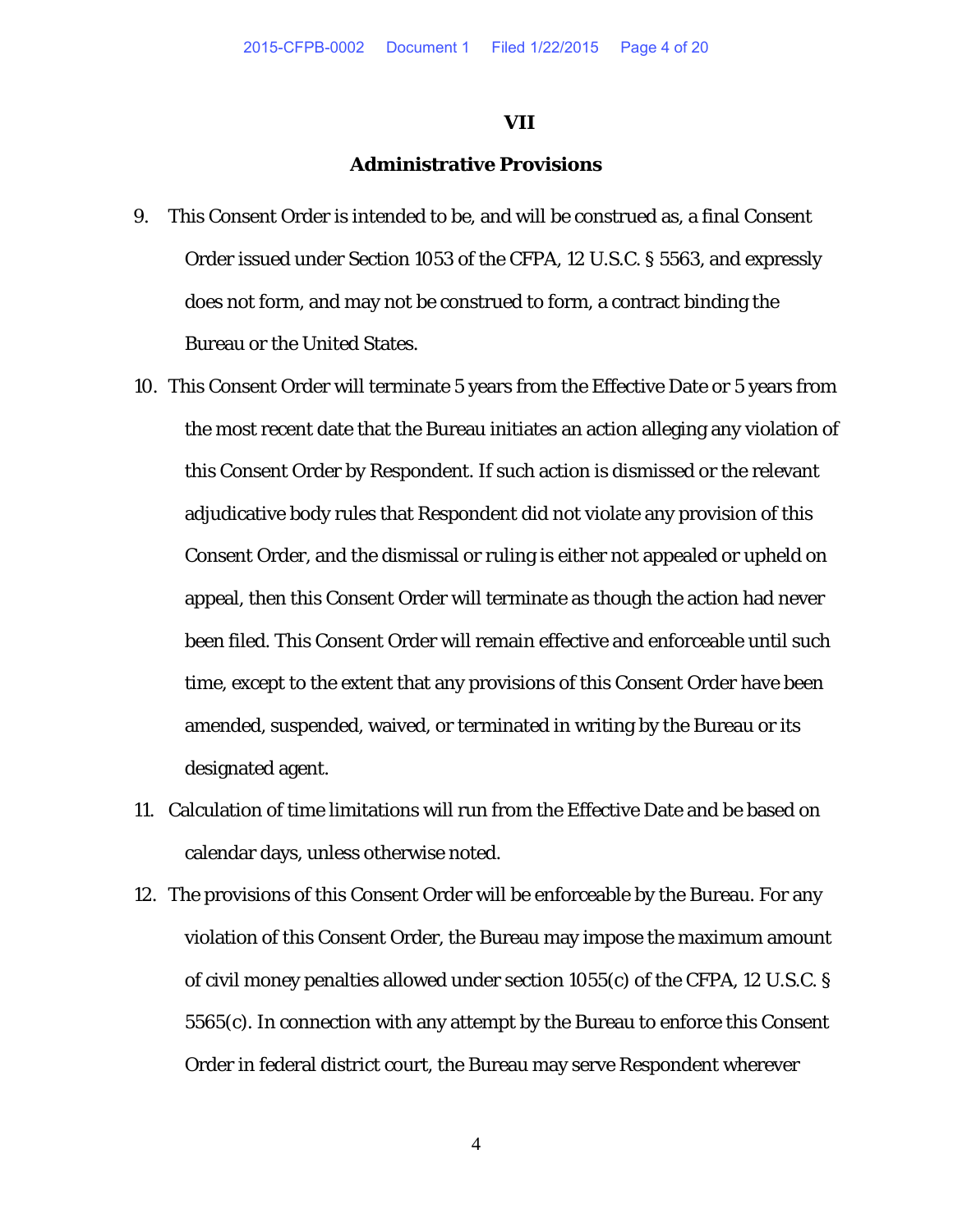Respondent may be found and Respondent may not contest that court's personal jurisdiction over Respondent.

13. Nothing in this Consent Order or the accompanying Stipulation may be construed as allowing Respondent, its Board, officers, or employees to violate any law, rule, or regulation.

IT IS SO ORDERED, this 22nd day of January, 2015.

Ruland Corchay

Director **Consumer Financial Protection Bureau**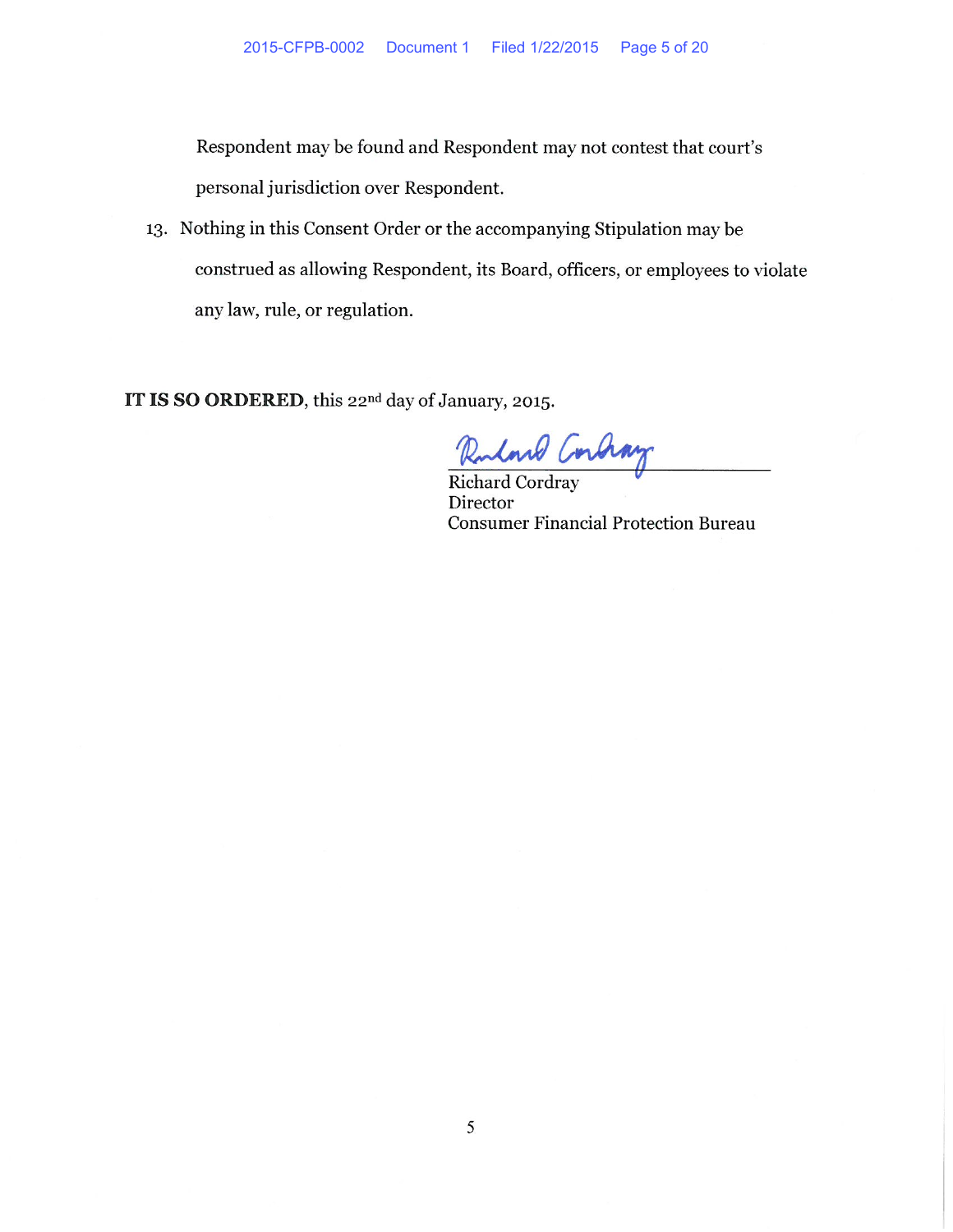# Exhibit A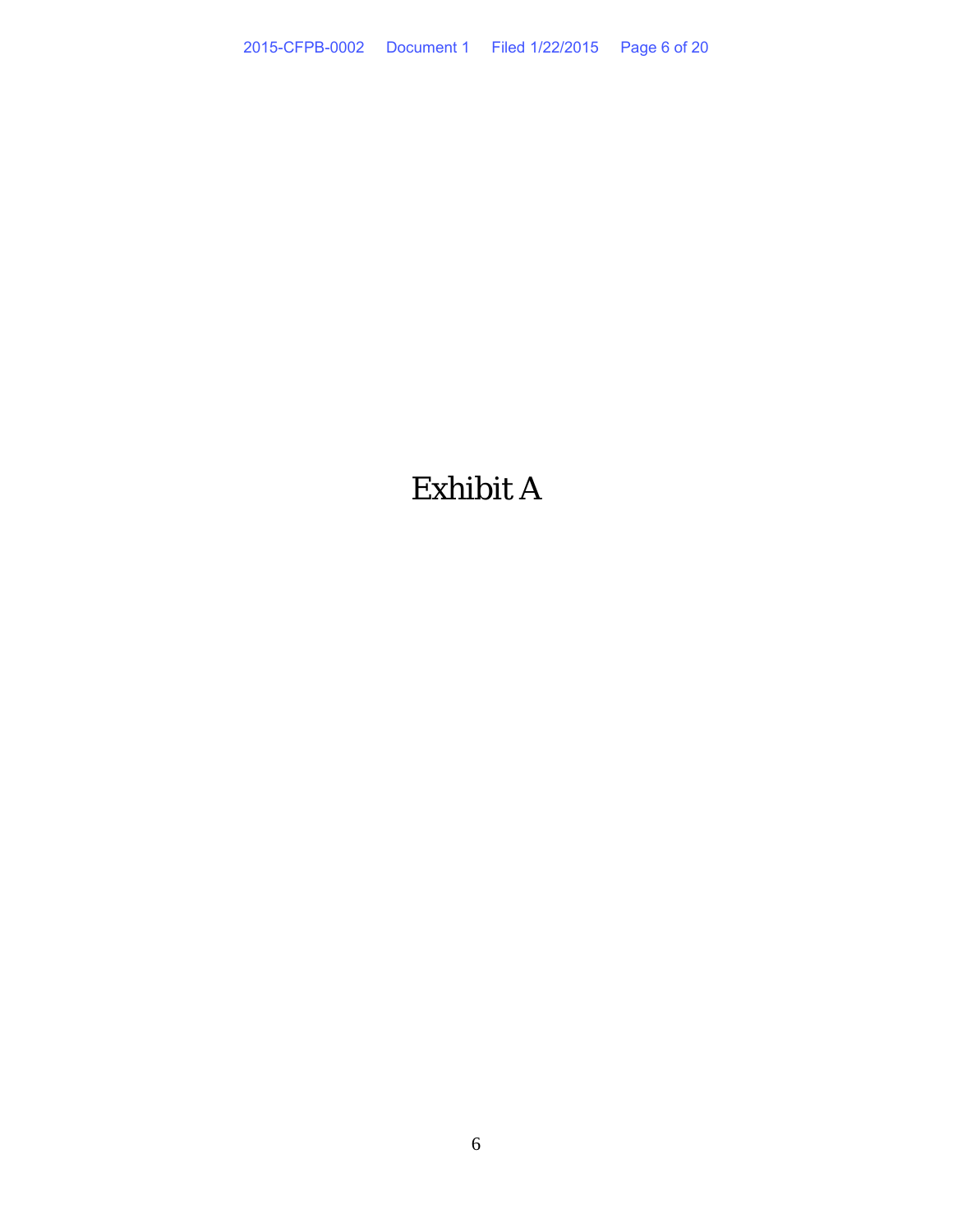# **IN THE UNITED STATES DISTRICT COURT FOR THE DISTRICT OF MARYLAND BALTIMORE DIVISION**

CONSUMER FINANCIAL PROTECTION BUREAU 1700 G Street NW Washington, D.C. 20552

STATE OF MARYLAND, Office of the Attorney General of Maryland, Consumer Protection Division 200 St. Paul Place,  $16<sup>th</sup>$  Floor Baltimore, MD 21202 Baltimore County

Plaintiffs,

v.

WELLS FARGO BANK, N.A. 464 California Street San Francisco, CA 94104

JPMORGAN CHASE BANK, N.A. 270 Park Avenue New York City, NY 10017

ELAINE OLIPHANT COHEN 2100 Heritage Drive Baltimore, MD 21209 Baltimore County

TODD COHEN 2100 Heritage Drive Baltimore, MD 21209 Baltimore County

Defendants.

Case No.

# **COMPLAINT**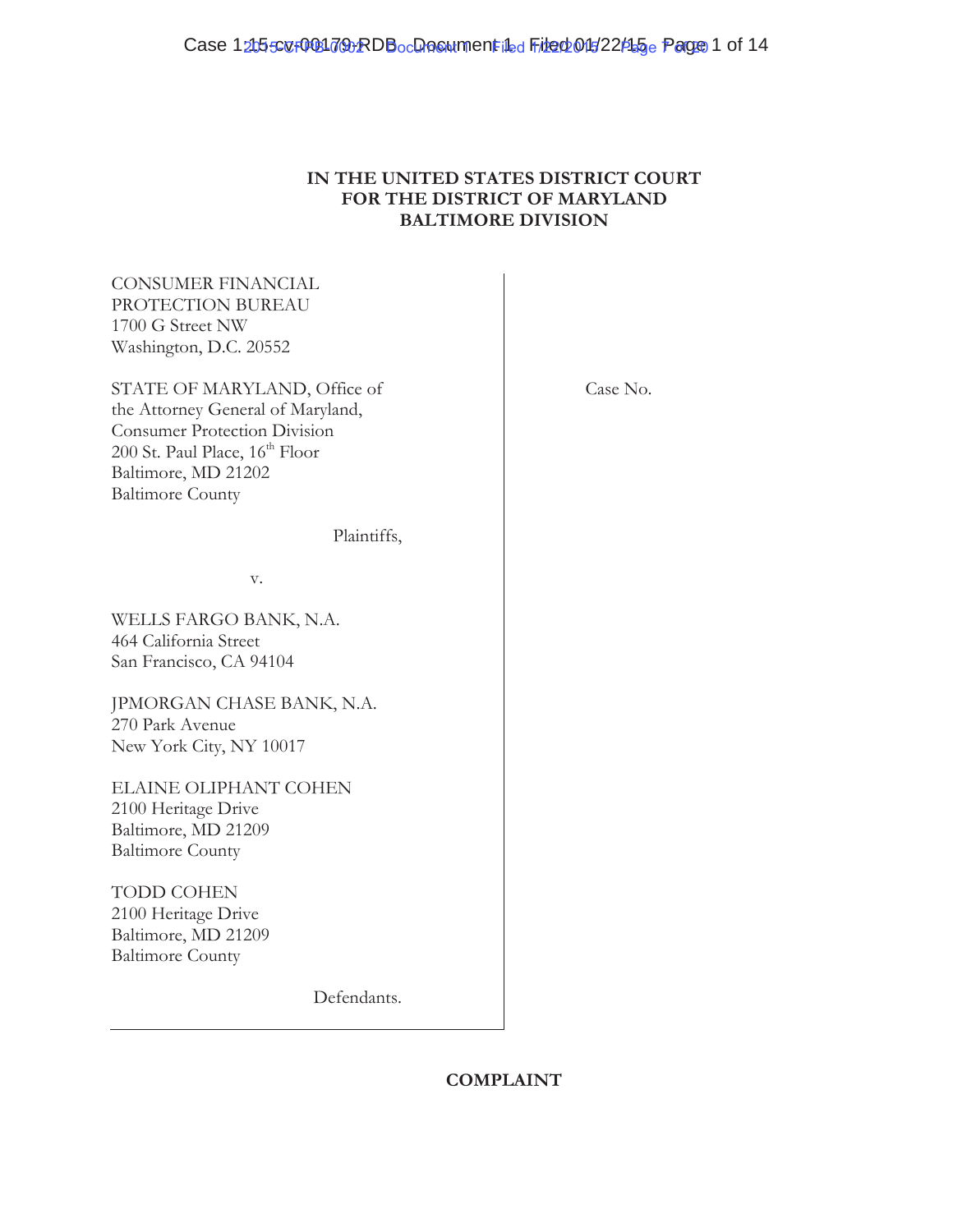# Case 1215507001792RDBocDooumentiLed File 005/22/15 e Page 2 of 14

Plaintiffs, the Consumer Financial Protection Bureau ("Bureau") and the State of Maryland's Office of the Attorney General's Consumer Protection Division ("CPD"), allege as follows:

#### **INTRODUCTION**

1. The Bureau and the CPD bring this action against Wells Fargo Bank, N.A. ("Wells Fargo"), JPMorgan Chase Bank, N.A. ("Chase"), Elaine Oliphant Cohen, and Todd Cohen (collectively, "Defendants") to address Defendants' participation in an illegal scheme to exchange money or marketing services for referrals of settlement-service business in connection with consumers' home-mortgage transactions.

2. The Real Estate Settlement Procedures Act ("RESPA") prohibits giving or accepting a "fee, kickback, or thing of value" in exchange for a referral of business related to a real-estate-settlement service, including services ordinarily provided by title companies, such as title searches, title examinations, the provision of title certificates, and title insurance. 12 U.S.C. § 2607(a).

3. A now-defunct Maryland title company, Genuine Title, LLC, from 2009 through 2013 provided marketing services to loan officers from Wells Fargo, Chase, and another financial institution ("Unnamed Financial Institution"). The marketing services that Genuine Title provided assisted these loan officers in generating business and increased the number of loans that Wells Fargo, Chase, and Unnamed Financial Institution originated or refinanced.

4. Under agreements or understandings between Genuine Title and the loan officers, the loan officers exercised their ability to influence consumers in settlement transactions to use Genuine Title for settlement services.

5. Genuine Title also paid loan officers for referrals of business. Todd Cohen, a loan officer who worked at several financial institutions, including Wells Fargo and Unnamed Financial Institution,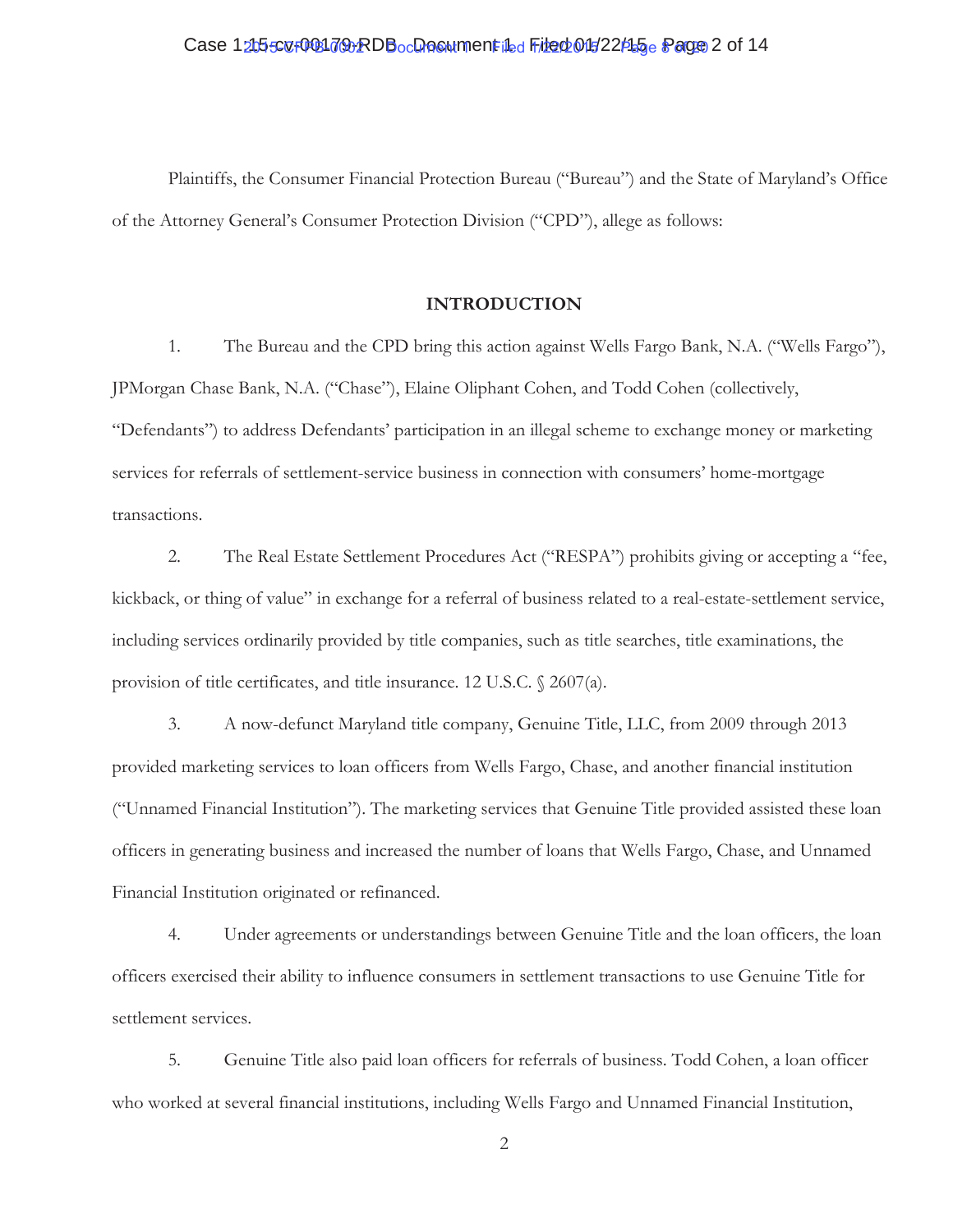# Case 1215507001792RDBocDooumentiLed File 005/22/15 e Page 3 of 14

referred business to Genuine Title in exchange for marketing services provided by Genuine Title. In addition to receiving the marketing services, Genuine Title made cash payments of tens of thousands of dollars to Todd Cohen's wife, Elaine Oliphant Cohen.

#### **JURISDICTION AND VENUE**

6. This Court has subject-matter jurisdiction over this action because the action is "brought under Federal consumer financial law," 12 U.S.C. § 5565(a)(1), presents a federal question, 28 U.S.C. § 1331, and is brought by an agency of the United States, 28 U.S.C. § 1345. This Court has supplemental jurisdiction over the state law claims because those claims are so related to the federal claims that they form part of the same case or controversy. 12 U.S.C. § 1367(a).

7. Venue is proper in this district because a substantial amount of the transactions, acts, practices, and courses of conduct at issue occurred within this district, Wells Fargo and Chase maintain offices and do business in this district, and Cohen and Oliphant Cohen reside in this district. 28 U.S.C. § 1391(b), (c); 12 U.S.C. § 5564(f); 12 U.S.C. § 2614.

#### **PARTIES**

8. The Bureau is an agency of the United States charged with regulating the offering and providing of consumer-financial products and services under "Federal consumer financial laws," 12 U.S.C. § 5491(a), including RESPA and the Consumer Financial Protection Act of 2010 ("CFPA"). 12 U.S.C. § 5481(12)(M), (14). The Bureau has independent litigating authority, 12 U.S.C. § 5564(a)-(b), including the authority to enforce RESPA and the CFPA. 12 U.S.C. § 2607(d)(4).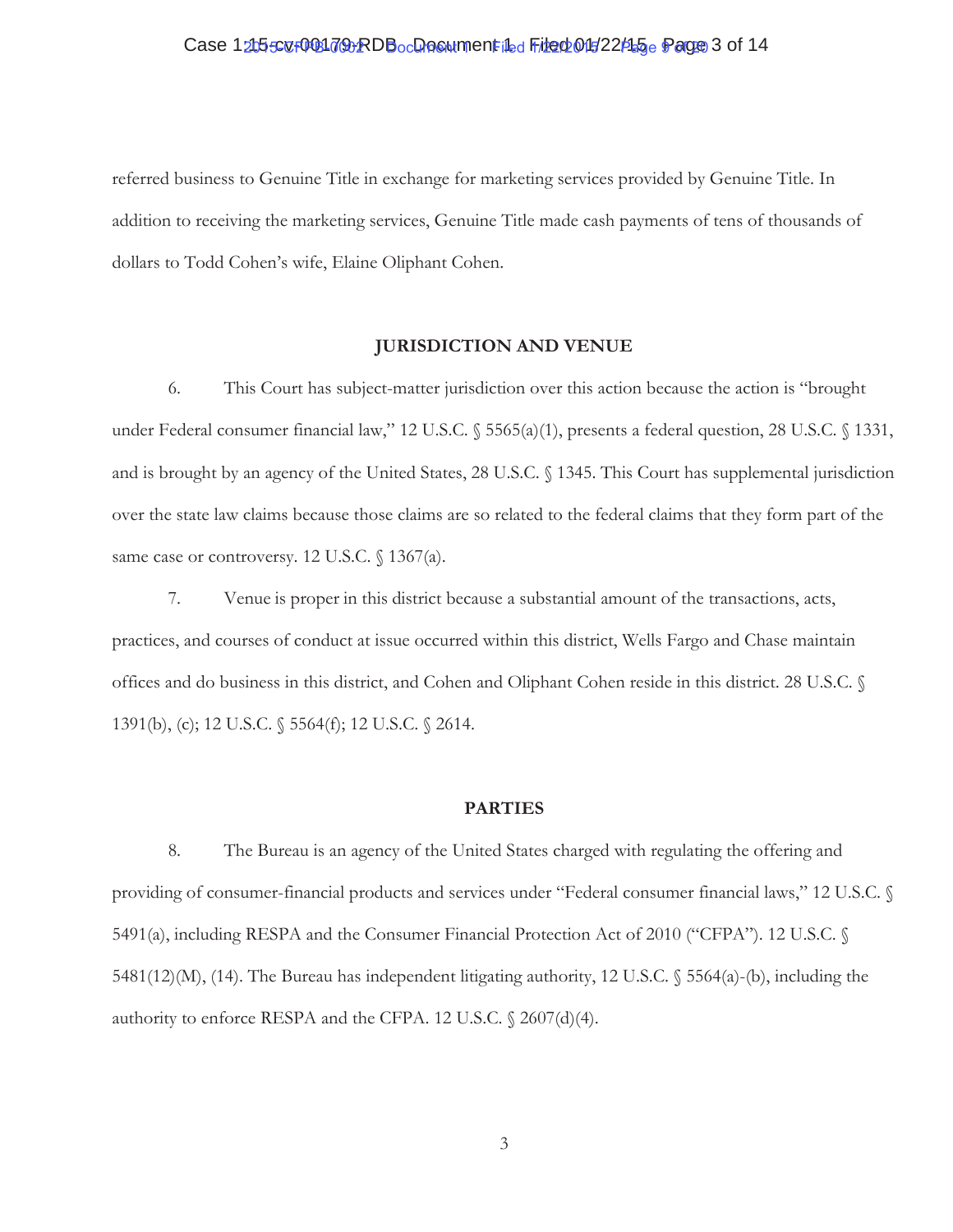# Case 12055 ov 001009RDB current 10 Filed 01/22/15 1 Page 4 of 14

9. The CPD enforces regulatory and consumer-protection laws, including the Maryland Consumer Protection Act., Md. Code Ann., Com. Law §§ 13-101 through 13-501 (2013 Repl. Vol.)  $($ "CPA").

10. Defendant Wells Fargo is the main operating subsidiary of the holding company Wells Fargo & Company. Wells Fargo Home Mortgage is a division of Wells Fargo Bank, N.A. and is a licensed mortgage lender. Wells Fargo offers and provides real-estate-settlement services to consumers primarily for personal, family, or household purposes, including but not limited to the origination of federally related mortgage loans by the taking of loan applications, loan processing, and the underwriting and funding of loans. *See* 12 U.S.C. § 2602(3). Wells Fargo is therefore a "covered person" under the CFPA. 12 U.S.C.  $\S$  5481(6), (15)(A)(iii). Wells Fargo is also a "merchant" under CPA  $\S$  13-101(g) because it offers or makes consumer credit available to consumers.

11. Defendant Chase is an operating subsidiary of the holding company JPMorgan Chase & Company. Chase offers and provides real-estate-settlement services to consumers primarily for personal, family, or household purposes, including but not limited to the origination of federally related mortgage loans by the taking of loan applications, loan processing, and the underwriting and funding of loans. *See* 12 U.S.C. § 2602(3). Chase is therefore a "covered person" under the CFPA. 12 U.S.C. § 5481(6), (15)(A)(iii). Chase is also a "merchant" under CPA § 13-101(g) because it offers or makes consumer credit available to consumers.

12. Defendant Todd Cohen was a loan officer for Wells Fargo and Unnamed Financial Institution. While employed by Wells Fargo and Unnamed Financial Institution, in connection with originating federally related mortgage loans to consumers primarily for personal, family, or household purposes, Todd Cohen provided "real estate settlement services," including but not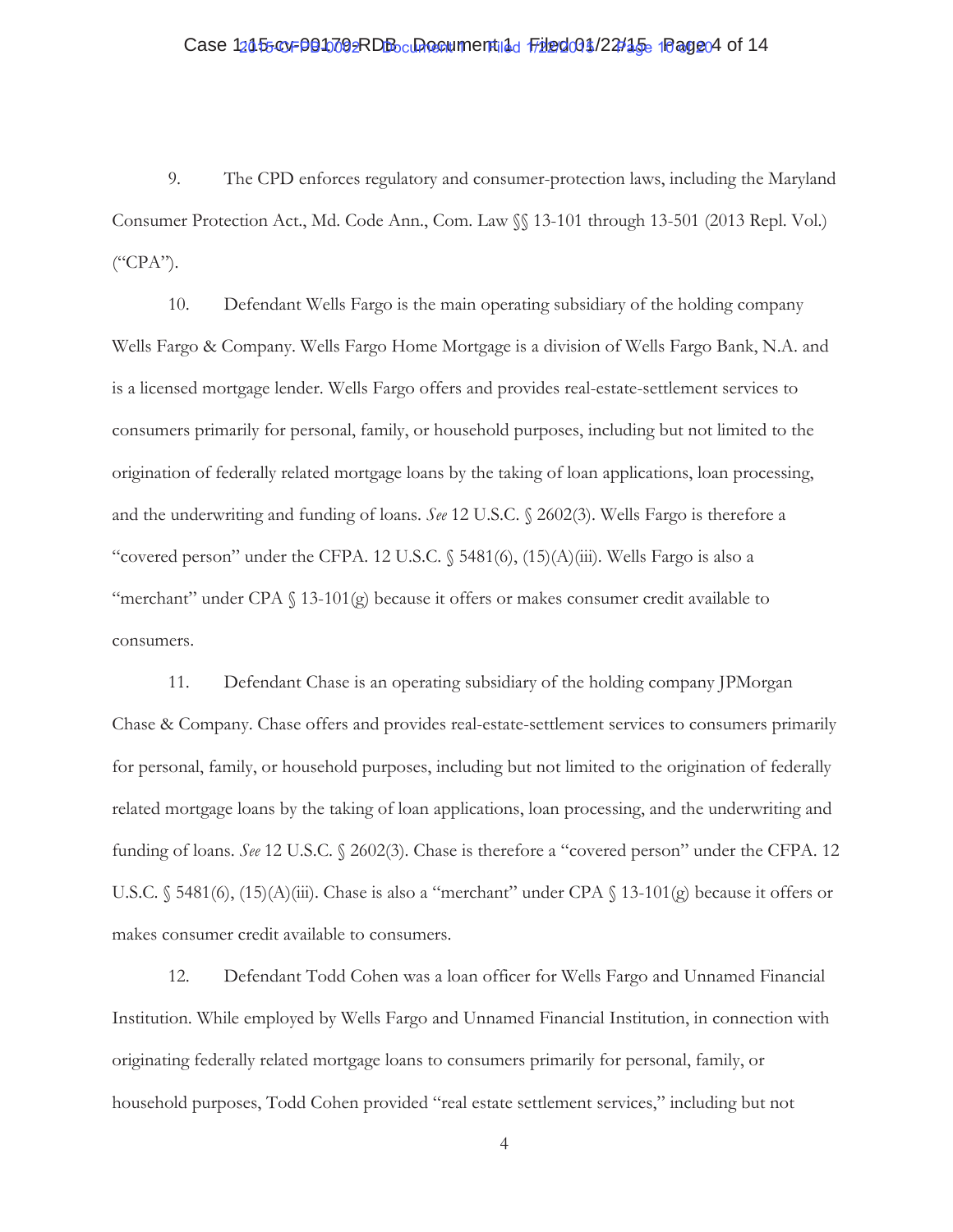# Case 12055 or 001009RDB current nulled Filed 01/22/15 1 Page 5 of 14

limited to the taking of loan applications and loan processing. *See* 12 U.S.C. § 2603(3). Therefore, Todd Cohen was a "covered person" under the CFPA. 12 U.S.C. § 5481(6), (15)(A)(iii). Todd Cohen is also a "merchant" under CPA  $\S$  13-101(g) because he offered or made consumer credit available to consumers.

13. Defendant Elaine Oliphant Cohen is married to Todd Cohen.

#### **FACTS**

# **A. Genuine Title provided valuable marketing services to loan officers in exchange for referrals of business.**

14. Genuine Title provided services in connection with real-estate settlements. Genuine Title's services included title searches, title examinations, the provision of title certificates and title insurance, and the handling of the processing and closing, or settlement, of real-estate transactions. The majority of Genuine Title's settlement services were for refinance transactions.

15. A consumer refinancing a mortgage ordinarily does not have a preferred title company; instead, a consumer typically relies on the loan officer processing the mortgage to recommend a title company. From 2009 through 2013, Genuine Title engaged in a scheme in which it provided marketing services to loan officers and, in exchange, the loan officers referred settlement-service business for federally related mortgages to Genuine Title by recommending Genuine Title to borrowers (the "Marketing Services Scheme").

16. Through the Marketing Services Scheme, Genuine Title and the loan officers involved in the scheme took advantage of a hot mortgage refinancing market and very low interest rates. Genuine Title provided substantial amounts of marketing services to loan officers as part of the scheme, and it resulted in referrals of business on a large number of loans to Genuine Title, as described below.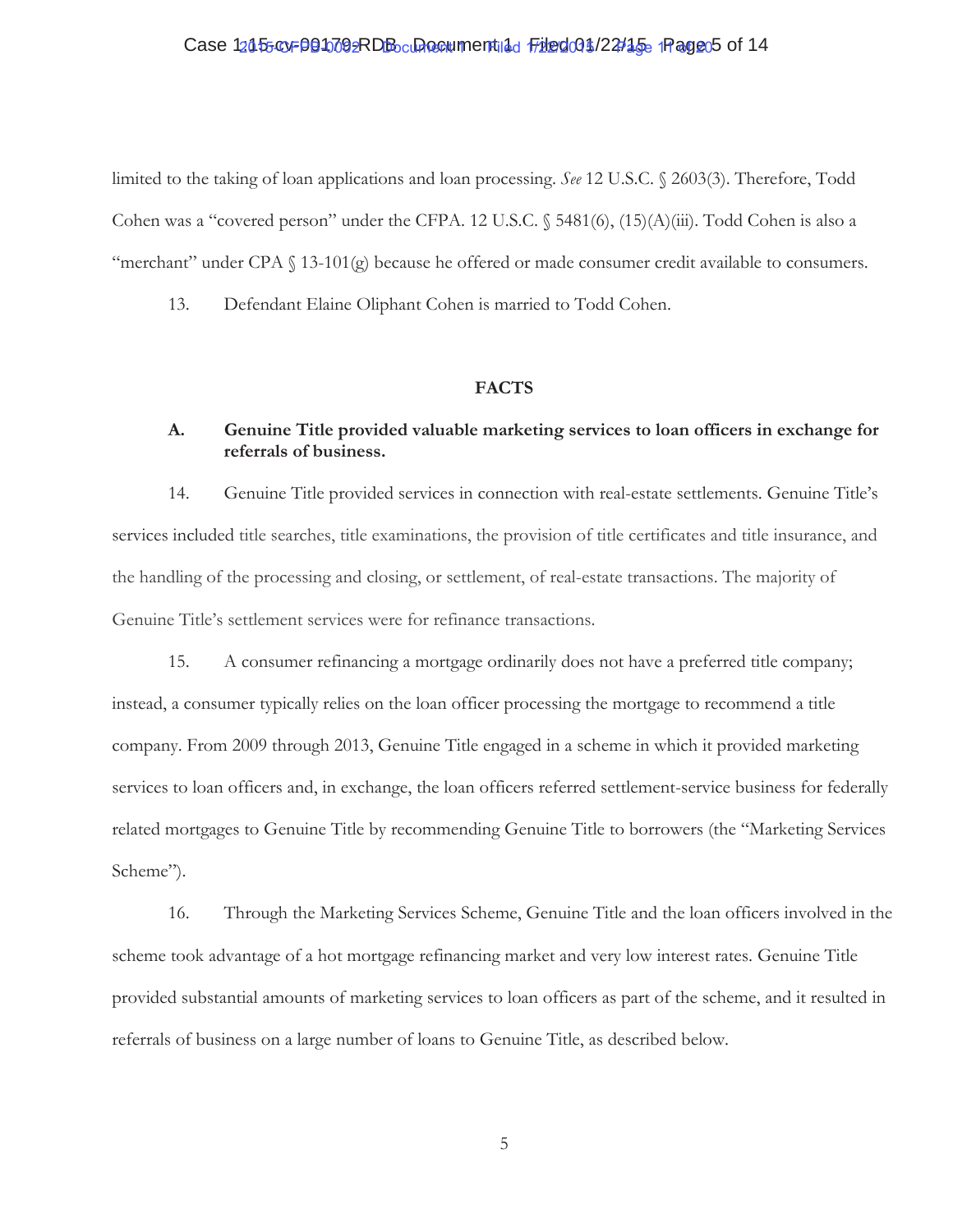# Case 12055 ov 001009RDB current 10 Filed 01/22/15 12 age 06 of 14

17. Loan officers typically are paid by commission. Through the Marketing Services Scheme, Genuine Title offered loan officers valuable services to increase the amount of business they generated, and thus the commissions they would earn. The scheme was also intended to increase the amount of business generated by the participating loan officers and, through referrals, to increase Genuine Title's profits.

18. Through the Marketing Services Scheme, Genuine Title provided and paid for a variety of marketing services to loan officers. For example, Genuine Title purchased marketing leads – data on consumers likely to refinance a mortgage – from a third-party vendor and provided the leads to loan officers at Wells Fargo and Chase. In exchange, the loan officers referred loans for closing to Genuine Title.

19. For other loan officers, Genuine Title provided additional marketing services. For these loan officers, Genuine Title not only analyzed and purchased leads from a third-party vendor, it also paid for marketing letters directed to the consumer leads to be printed, folded, stuffed into envelopes, and mailed.

20. Although different loan officers worked out slightly different arrangements with Genuine Title, loan officers participating in the Marketing Services Scheme did not pay for the full cost of the leads, the printing and processing of the marketing materials, or the cost of postage to mail the materials to the leads.

### **B. Wells Fargo loan officers participated in the Marketing Services Scheme.**

21. More than 100 loan officers from at least 18 Wells Fargo branches participated in the Marketing Services Scheme. Genuine Title provided marketing services to these loan officers under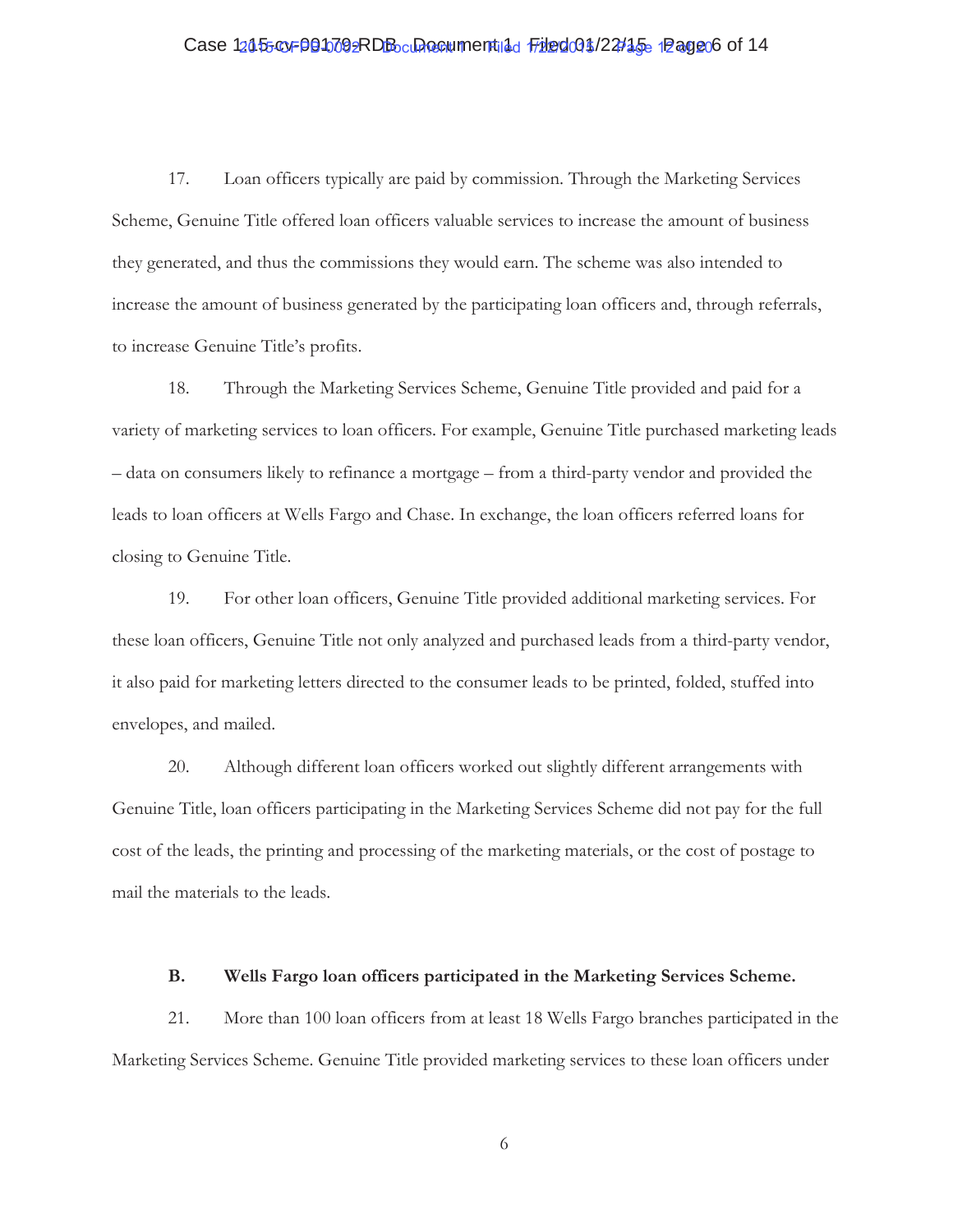# Case 12055 ov 001009RDB current 10 Filed 01/22/15 1 Page 07 of 14

agreements or understandings that the loan officers would, in exchange, refer real-estate closings to Genuine Title.

22. Genuine Title provided Wells Fargo loan officers marketing leads that it had analyzed and purchased from a third-party vendor. The loan officers, in turn, submitted the leads to Wells Fargo's advertising department for approval.

23. When submitting the leads to the advertising department, the loan officers also submitted an additional form required by Wells Fargo's internal procedures, known as a List Services Request ("LSR") form. The form required the loan officer to identify the source of the leads and the preapproved marketing letter the loan officer intended to use. Through the LSR form the loan officers informed Wells Fargo that the leads were obtained from Genuine Title.

24. Once Wells Fargo's advertising department approved the list of leads and the loan officer's marketing letter, the loan officer provided the marketing letter and Wells Fargo-branded stationery and envelopes to Genuine Title. Genuine Title then caused the leads to be "merged" with the marketing letter, printed onto Wells Fargo stationery, and folded and inserted into envelopes.

25. In some cases, Genuine Title then returned the ready-to-mail letters to the loan officer and the loan officer used the postage machine in his or her Wells Fargo branch. In other instances, Genuine Title paid for first-class postage for the letters.

26. Some Wells Fargo branch managers were aware that loan officers at their branches were receiving marketing services from Genuine Title. For example, one branch manager knew that marketing materials for loan officers at his branch were paid for by Genuine Title because some loan officers told him of the arrangement directly, because he reviewed LSR forms identifying Genuine Title as the source of the leads submitted by the loan officers, and because the branch manager, at the request of the loan officers,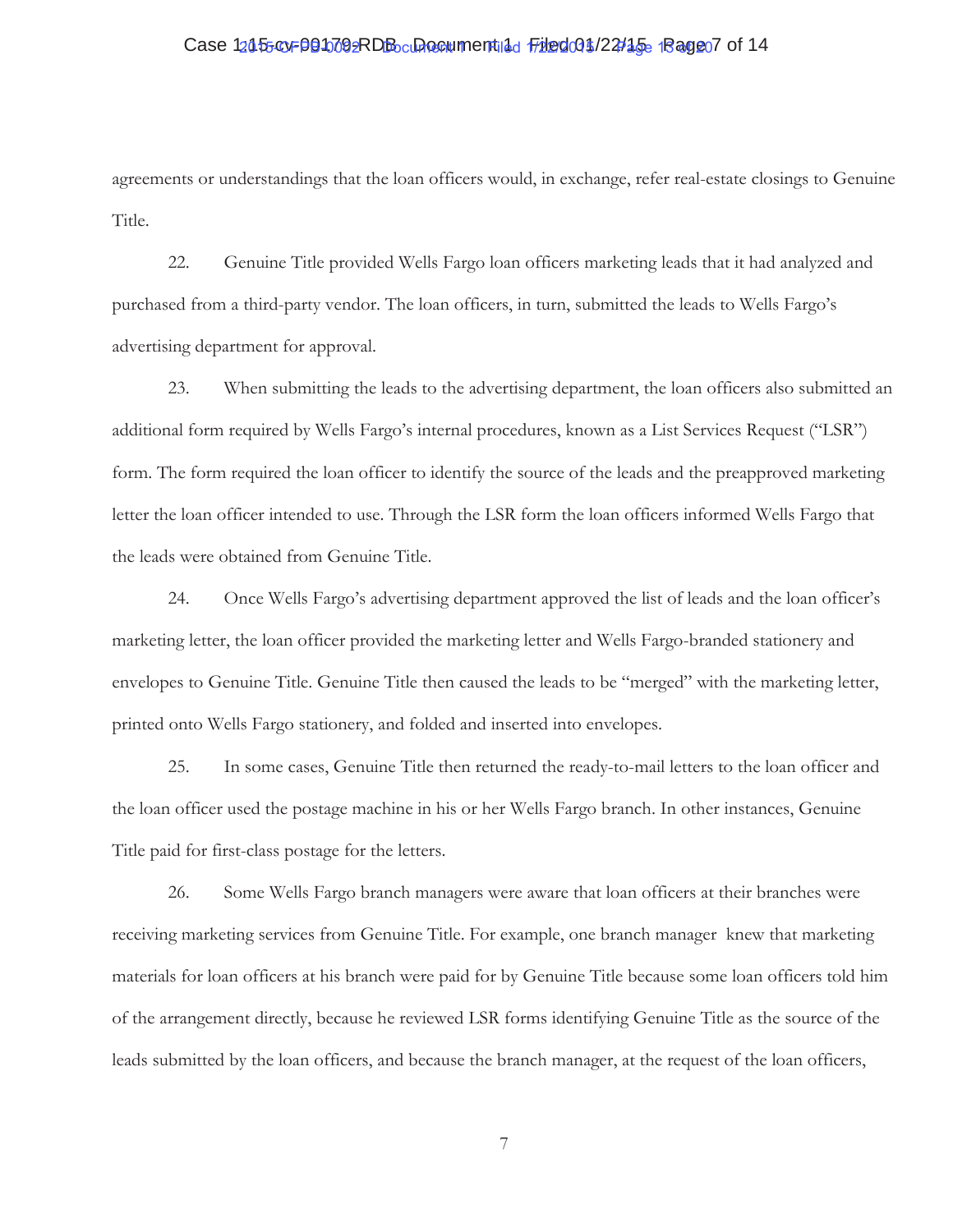# Case 12055 ov 001009RDB current 10 Filed 01/22/15 Page 8 of 14

ordered the Wells Fargo-branded stationery and envelopes that the loan officers used for the mailers created by Genuine Title.

27. Eventually this branch manager told the loan officers there that they could no longer use the postage machine because the branch no longer wanted the expense of funding the mailers. The branch manager did not tell the loan officers to discontinue accepting Genuine Title's assistance, and the loan officers continued to submit leads to the advertising department and to order Wells Fargo stationery through the branch manager.

28. When the loan officers at this branch no longer had access to the branch postage machine, Genuine Title began paying for the cost of postage as well as the other costs of preparing the mailers.

29. Genuine Title and participating Wells Fargo loan officers knew that the Marketing Services Scheme violated applicable laws. In October 2011, a Genuine Title employee emailed one of the printing and mailing companies used by Genuine Title for the Marketing Services Scheme and wrote,

I need you to provide me with some invoices that we will ultimately not use. This is so our clients have records. The true invoices will be sent to [Genuine Title] and we will still pay on Friday's [sic]. Please just put their names in the BILL TO: Section. They will not actually be paying the invoice to you, as [Genuine Title] will do that.

Later that same day, the same Genuine Title employee again emailed the mailing-and-printing company and wrote,

Can we also have "Invoices" for [certain loan officers] Printed, Stuffed, Folded & Posted for 500 each? They would be individual "Fake" invoices for the job you did for them last week. You did a few jobs for them, so we just need fake invoices BILLED TO: [certain loan officers] stating that you Printed, Folded, Stuffed, Posted & Mailed 500 for each.

30. In December 2012, Wells Fargo was named as a defendant in a proposed class

action. The action alleged that: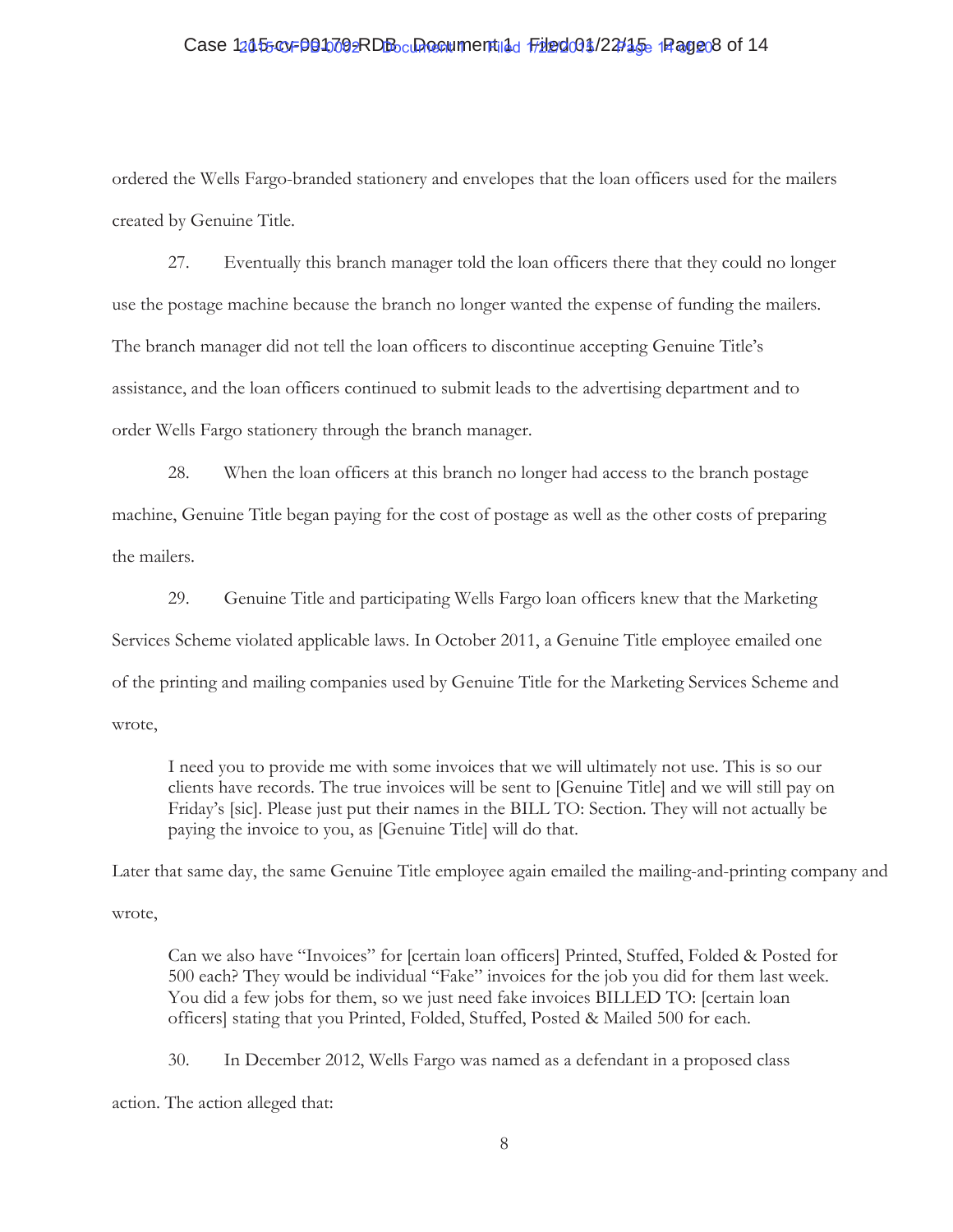# Case 12055 ov 001009RDB current 10 Filed 01/22/15 1 Page 09 of 14

Genuine Title and others offered Wells Fargo … something of great value …: leads for new mortgage business. These leads consisted of individuals whom title companies, including Genuine Title, had reason to believe were in the market for mortgage loans.

To sweeten the deal for [Wells Fargo] … title companies including Genuine Title also "sold" those valuable leads to the banks for less than their fair market value as part of an understanding or agreement that, in return, Wells Fargo … would refer title/closing business to title companies including Genuine Title.

31. Despite having multiple warnings of the illegal arrangements between its loan officers and

Genuine Title – including a federal lawsuit alleging the existence of such agreements – Wells Fargo took no

action to stop the Marketing Services Scheme.

32. From 2009 through 2013, Wells Fargo loan officers participating in the Marketing Services

Scheme referred to Genuine Title settlement-service business on thousands of loans.

33. Wells Fargo did not have an adequate system in place to identify violations of RESPA

resulting from the Marketing Services Scheme.

## **C. Chase loan officers participated in the Marketing Services Scheme.**

34. The Marketing Services Scheme also operated at Chase. Genuine Title purchased leads from a third-party vendor and caused marketing materials branded with Chase's logo and the loan officer's contact information to be printed and mailed to the leads from the vendor. In addition to purchasing the leads, Genuine Title paid for the cost of the printing and postage.

35. Loan officers at three Chase branches received marketing services paid for or subsidized by Genuine Title.

36. From 2010 through 2013, six Chase loan officers participating in the Marketing Services Scheme referred settlement-service business to Genuine Title on nearly 200 loans.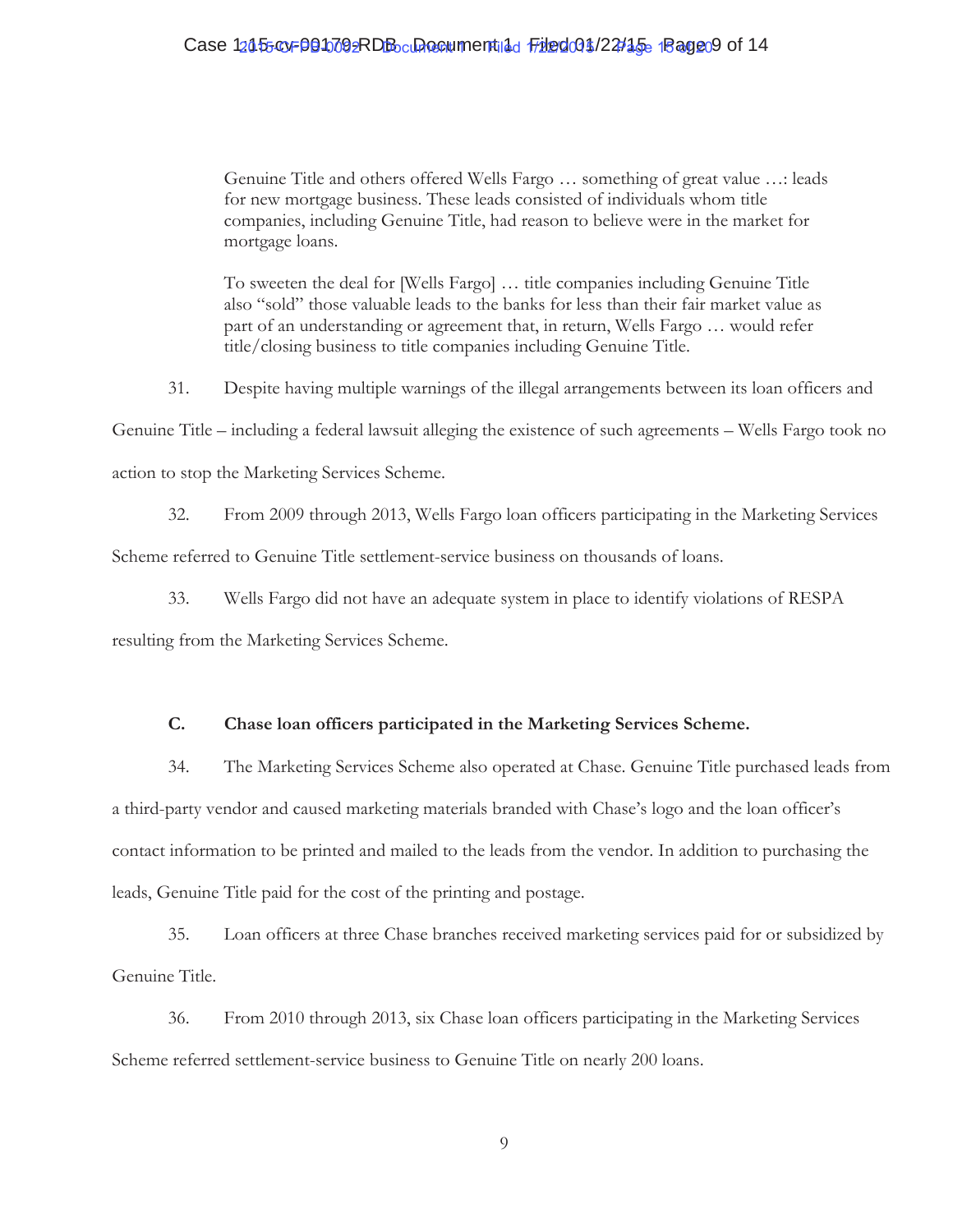# Case 12t55cv+001709RDBocDocument 1ed File 001522145 e Page 10 of 14

37. Chase did not have an adequate system in place to identify violations of RESPA resulting from the Marketing Services Scheme.

## **D. While Todd Cohen worked for Wells Fargo, he participated in the Marketing Services Scheme.**

38. From April 2009 to August 2010, Todd Cohen worked for Wells Fargo as a loan officer.

39. Todd Cohen participated in the Marketing Services Scheme while working at Wells Fargo.

40. In exchange for valuable marketing services, Todd Cohen referred Wells Fargo borrowers to Genuine Title for settlement services.

41. Wells Fargo did not have an adequate system in place to identify Todd Cohen's participation in the Marketing Services Scheme.

42. In addition to Todd Cohen's participation in the Marketing Services Scheme, Genuine Title also made cash payments to Todd Cohen for Wells Fargo loans he referred to Genuine Title for settlement services.

43. Genuine Title did not pay Todd Cohen directly. Instead, to disguise the payments and make them appear more "compliant," Genuine Title paid Todd Cohen's wife, Elaine Oliphant Cohen.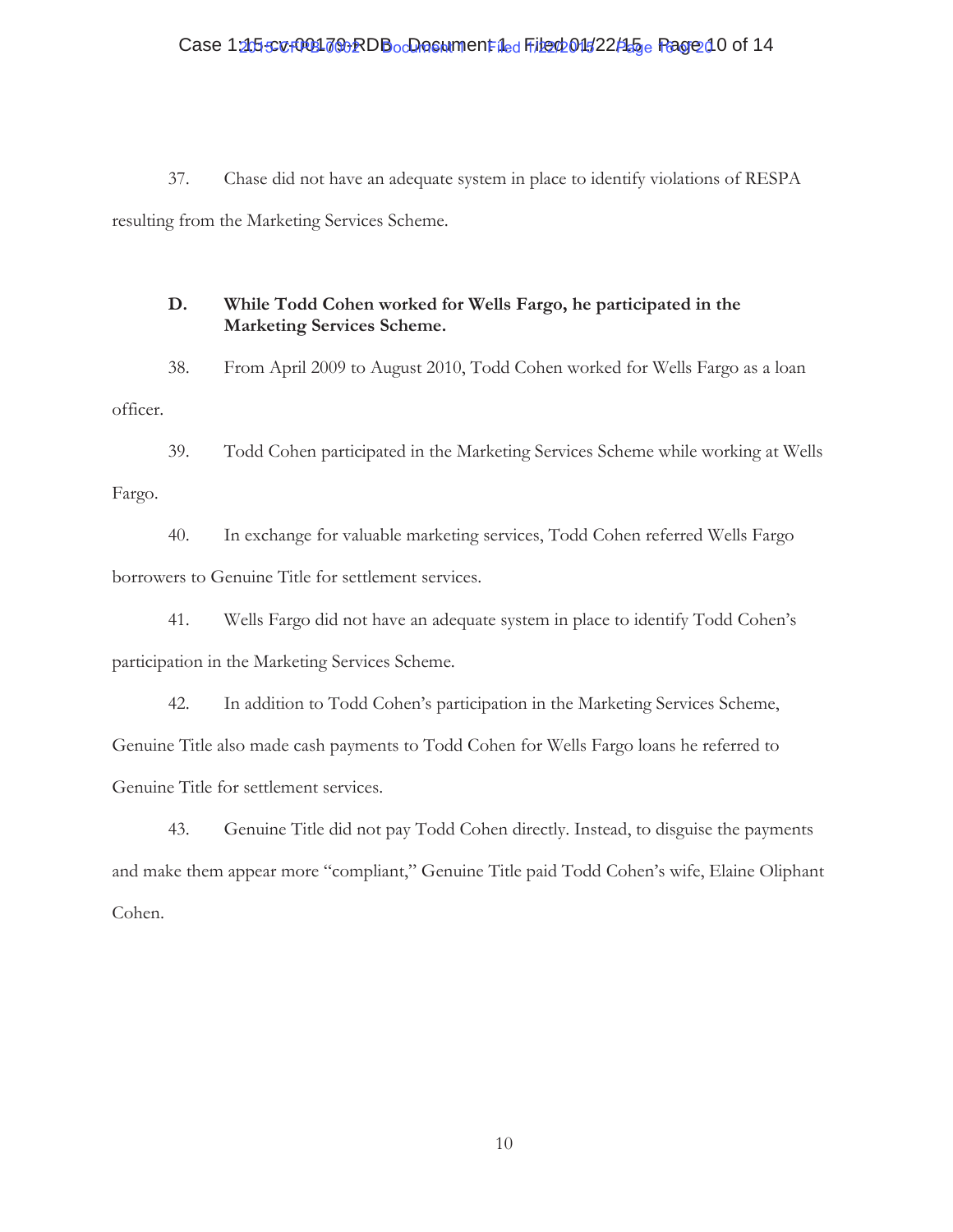# **E. Todd Cohen engaged in similar conduct while he worked at Unnamed Financial Institution.**

44. In August 2010, Todd Cohen left his job at Wells Fargo, and in February 2011 he began working at Unnamed Financial Institution as a loan officer.

45. As he had done at Wells Fargo, Todd Cohen participated in the Marketing Services Scheme at Unnamed Financial Institution.

46. While Todd Cohen was employed at Unnamed Financial Institution, Genuine Title paid cash payments to Elaine Oliphant Cohen for loans from Unnamed Financial Institution that Todd Cohen referred to Genuine Title for settlement services.

47. Before the Bureau initiated the investigation underlying this Complaint, Unnamed Financial Institution became aware that Todd Cohen was using unauthorized marketing materials and conducted its own thorough investigation. Following its investigation, Unnamed Financial Institution recognized that Todd Cohen's participation in the scheme may violate RESPA and, in April 2012, terminated Todd Cohen's employment.

# **CAUSES OF ACTION**

# **Count I: Violations of RESPA (By the Bureau against All Defendants)**

48. The allegations in paragraphs 1-47 are incorporated by reference.

49. Wells Fargo, Chase, Todd Cohen, and Elaine Oliphant Cohen gave and received fees, kickbacks, or things of value under agreements or understandings that business incident to or a part of a real-estate-settlement service involving federally related mortgage loans would be referred to Genuine Title, in violation of RESPA, 12 U.S.C. § 2607(a).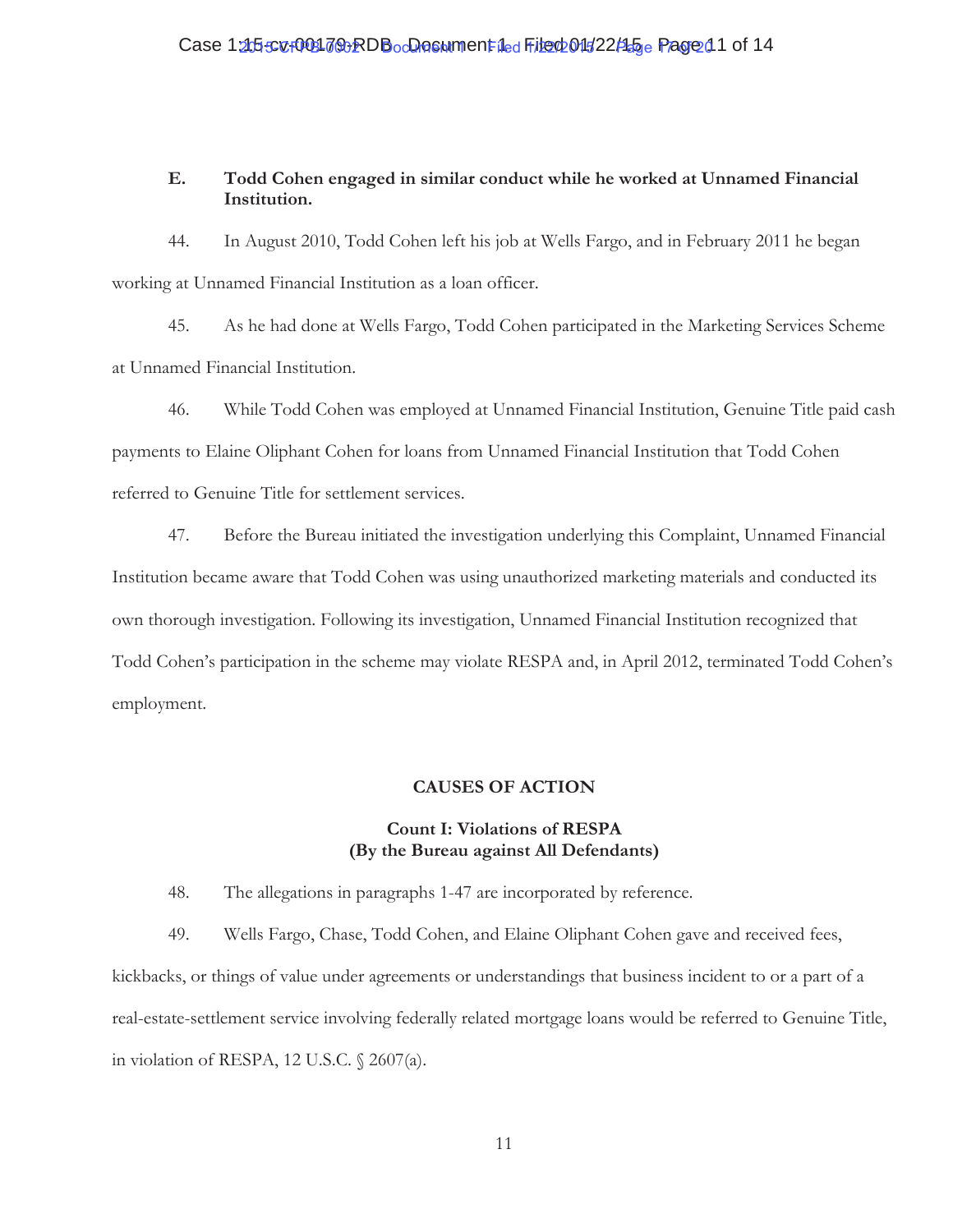# **Count II: Violations of the CFPA (By the Bureau against Wells Fargo, Chase, and Todd Cohen)**

50. The allegations in paragraphs 1-47 are incorporated by reference.

51. Wells Fargo's, Chase's and Cohen's RESPA violations, described in Count I, constitute violations of  $\{1036 \text{ of the CFPA. } 12 \text{ U.S.C. } \{5536(a)(1)(\text{A})\}.$ 

# **Count III: Violations of the CPA (By the CPD against Wells Fargo, Chase, and Todd Cohen)**

52. The allegations in paragraphs 1-47 are incorporated by reference.

53. Wells Fargo, Chase, and Todd Cohen participated in the Marketing Services Scheme and made implicit representations in any such scheme. Participation in the Marketing Services Scheme constitutes a false or misleading statement of material fact which has the capacity, tendency, or effect of deceiving or misleading consumers and constitutes an unfair and deceptive trade practices as defined by §§ 13-301(1) of the CPA and is prohibited under § 13-303 of the CPA.

54. Wells Fargo, Chase, and Todd Cohen's failure to disclose to consumers that they were participating in the Marketing Services Scheme constitutes the omission of a material fact which deceives or tends to deceive consumers and constitutes an unfair or deceptive trade practice, as defined by § 13-301(3) of the CPA and is prohibited under § 13-303 of the CPA.

55. Wells Fargo, Chase, and Todd Cohen's failure to advise consumers that in offering and selling mortgage services they were violating RESPA constitutes the omission of a material fact which deceives or tends to deceive consumers and constitutes an unfair or deceptive trade practice, as defined by § 13-301(3) of the CPA and is prohibited under § 13-303 of the CPA.

56. Wells Fargo, Chase, and Todd Cohen's practices are unfair because they have caused and are likely to cause substantial injury to consumers, which consumers cannot reasonably avoid.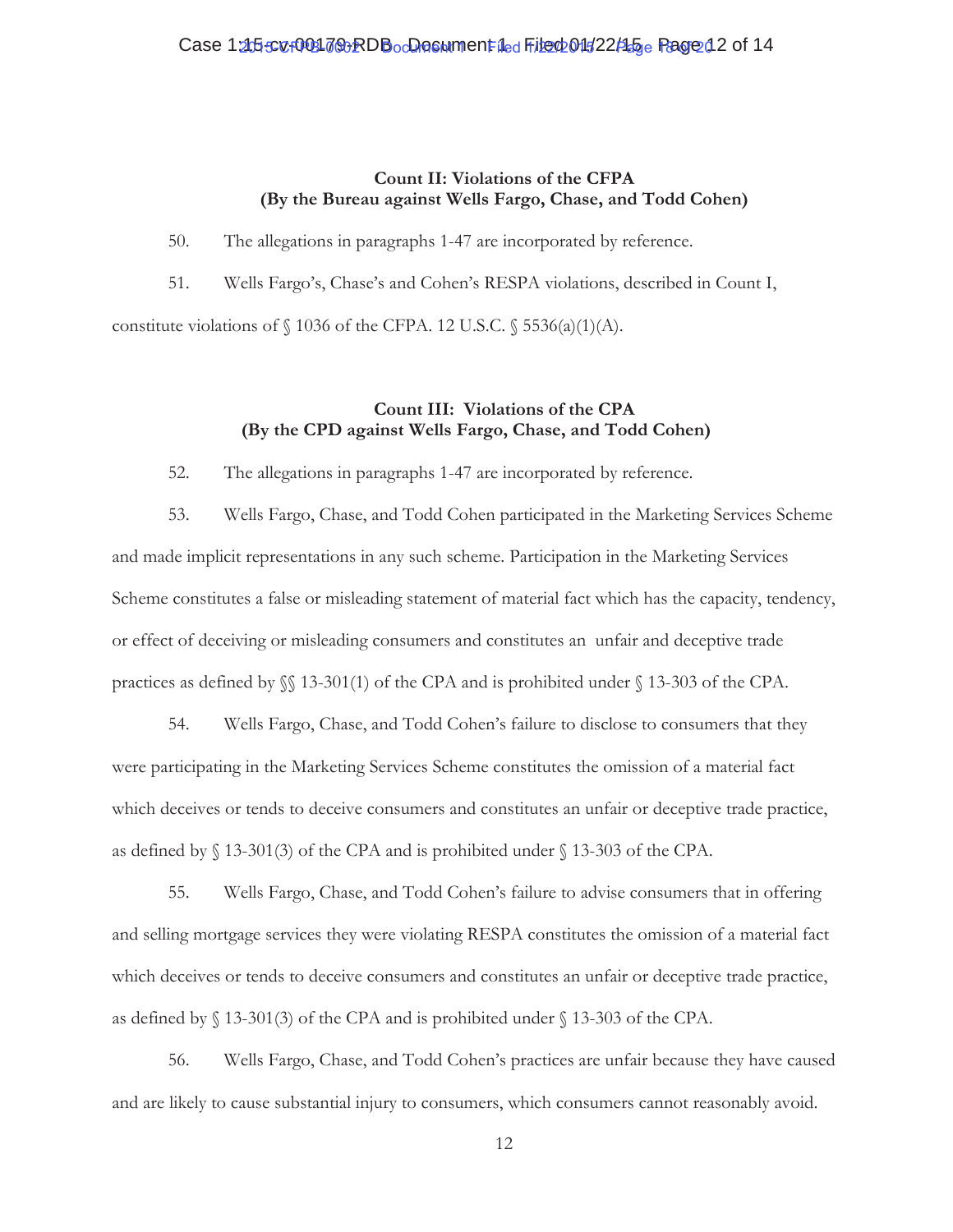# Case 12t55cv+00317&RDBocDocument 1ed File 001522145 e Page 13 of 14

The injuries that consumers have suffered as a result of the Marketing Services Scheme are not offset by any benefit to consumers or to competition.

57. Wells Fargo, Chase, and Todd Cohen's unfair and deceptive trade practices as described herein have been numerous and ongoing.

#### **DEMAND FOR RELIEF**

Plaintiffs request that the Court, as permitted by 12 U.S.C. § 5565 and 12 U.S.C. § 2607:

- a. permanently enjoin Defendants from giving or receiving money or any thing of value pursuant to an understanding that any real-estate-settlement service business will be referred to any person;
- b. permanently enjoin Defendants from engaging in unfair or deceptive trade practices, including but not limited to violations of the CPA, as permitted by § 13-406 of the CPA;
- c. award damages or other monetary relief against Defendants;
- d. order Defendants to pay redress to consumers, as permitted by  $\S$  13-406 of the CPA;
- e. order disgorgement of ill-gotten revenues by Defendants;
- f. impose civil money penalties on Defendants under the CFPA;
- g. impose civil money penalties on Defendants under the CPA, as permitted by § 13-410 of the CPA;
- h. order Defendants to pay the Bureau's costs incurred in connection with prosecuting this action;
- i. order Defendants to pay the CPD's costs incurred in connection with prosecuting this action, as permitted by § 13-409 of the CPA; and
- j. award additional relief as the Court may determine to be just and proper.